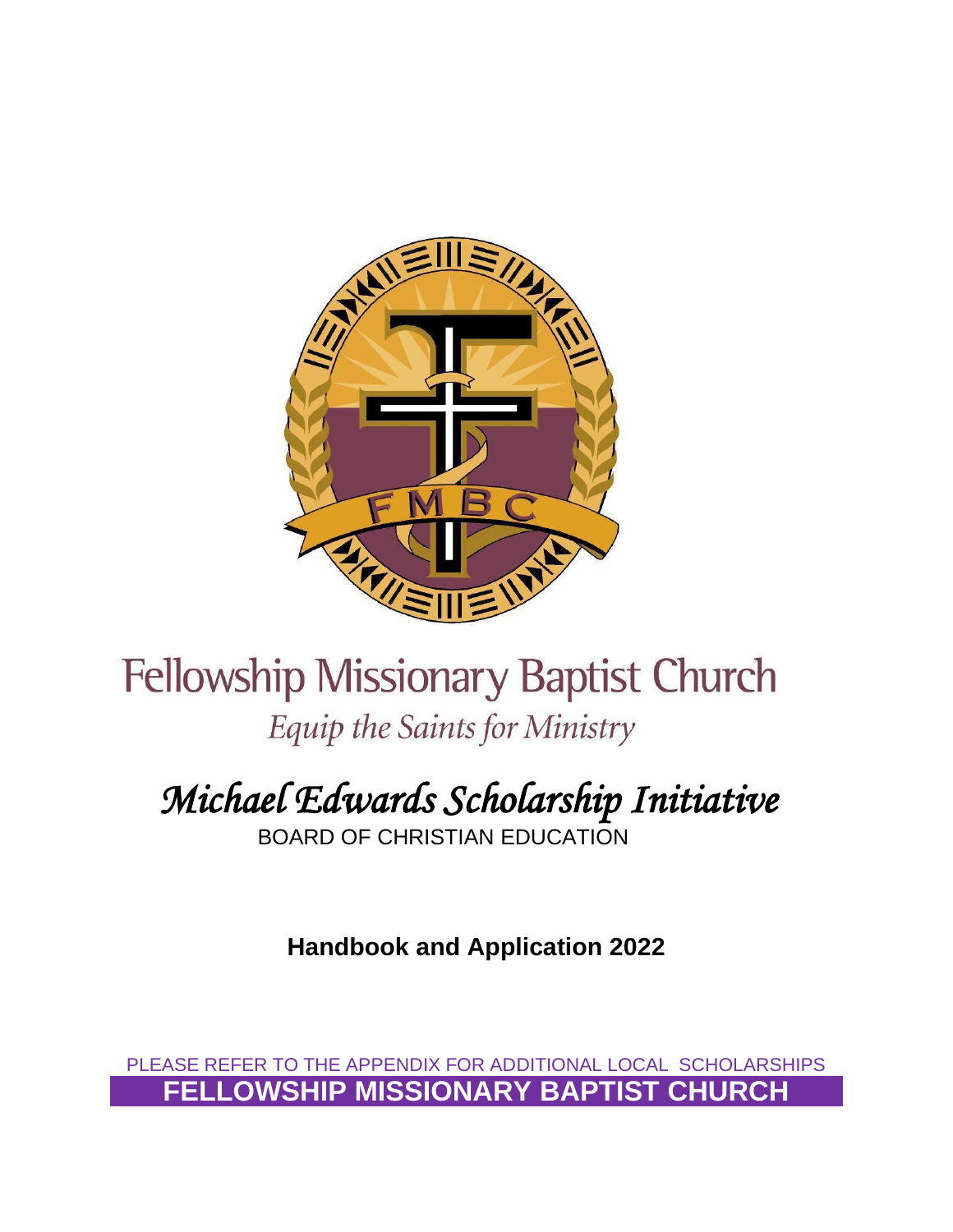## **SCHOLARSHIPS 2022**

**PURPOSE:** The Fellowship Missionary Baptist Church College Scholarship (FMBC) was established to help its members, who are graduating high school seniors, to continue their education at an institution of higher learning (college or university, vocational, technical, or trade school. Over the past years, these scholarships have provided financial assistance to students pursuing careers at accredited schools nationwide. *Application deadline is April 30, 2022.*

### **SCHOLARSHIPS AVAILABLE**:

#### FMBC SCHOLARSHIPS

FMBC offers merit-based scholarships to students who will be enrolled in an institution of higher learning during the 2020-2021 school year. Proof of enrollment in the institution is required prior to disbursement of the scholarships.

- **The Michael Edwards Academic Scholarship** awarded to students with outstanding academic record
- **FMBC Scholarship** awarded to students with demonstrated commitment to Christian service

SPECIFIC

- **Chuck Neal scholarship**-awarded to applicants intent on pursuing a career in music
- **Bertha Smith scholarship** awarded to sophomores intent on pursuing teaching careers

**SCHOLARSHIP ELIGIBILITY REQUIREMENTS:** ALL NEW SCHOLARSHIP APPLICANTS MUST SATISFY THE FOLLOWING REQUIREMENTS

- A member of Fellowship Missionary Baptist Church
	- o Scholarship applicants must have been members of Fellowship Missionary Baptist Church for at least one year prior to January 2, of the application year. Proof of membership includes confirmation by your deacon; proof of baptism or proof of having received the right hand of fellowship.
- An active participant in church youth, community and school activities
	- $\circ$  Participation in church activities is required of all applicants. Applicants must complete the enclosed FMBC form with required signatures from adult servant leaders for each ministry in which they have participated in FMBC.
- 2022 Graduating Senior from High School
- GPA of 2.75 or higher is required
- PLAN TO ATTEND 2- or 4-year POST SECONDARY EDUCATION
	- $\circ$  Scholarship applicants should be pursuing post-secondary education at an accredited college/university, vocational/technical school. Applicants must be planning to attend post-secondary training either full or part time beginning in the Fall of 2022:
		- Full-Time students must take a minimum of twelve (12+) credit hours. Full scholarship/stipend.
		- Part-Time students must take a minimum of six (6) credit hours. Partial scholarship/stipend is equal to one-half (1/2) of the full scholarship/stipend amount**.**
		- Scholarships are not disbursed until proof of full time enrollment is received.

### **APPLICATION REQUIREMENTS**

• Completed Application form